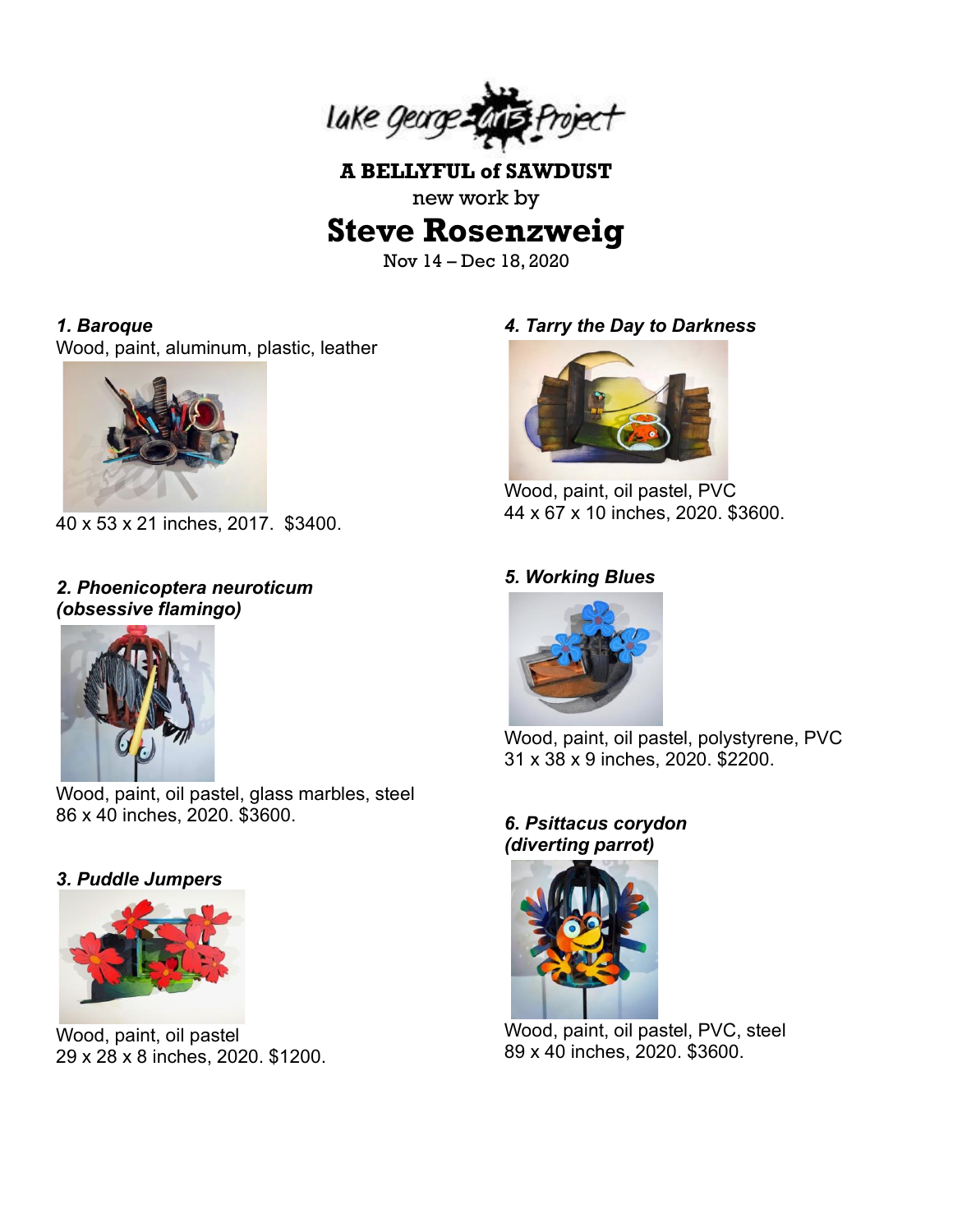# *7. Through a Quiet Pose*



Wood, paint, oil pastel, wire 33 x 27 x 12 inches, 2020. \$2200.

#### *8. Ain't No Varmints*



Wood, paint, oil pastel 76 x 30 x 14, 2020. \$3800.

#### *9. Giddy-imp Andirons*



Wood, paint, oil pastel 40 x 30 x 14 inches, 2020. \$1200.

#### *10. Braced for Technicolor*



Wood, paint 36 x 26 x inches, 2019. \$2200.

# *11. Basilicus catharditae (magnificent vulture)*



Wood, paint, steel, oil pastel, glass marbles 84 x 42 inches, 2020. \$3800.

#### *12. Tender is the Twilight*



Wood, paint, oil pastel, wire 32 x 29 x 9 inches, 2020. \$1200.

#### *13. Loveswept SOLD*



Wood, paint, oil pastel, polystyrene 21 x 18 x 8 inches, 2020. \$700.

## *14. A Phantom Calls SOLD*



Wood, paint, oil pastel, wire 19 x 15 x 11, 2020. \$500.

#### *15. Flower and Child SOLD*



Wood, paint, oil pastel, polystyrene, wire 20 x 17 x 7 inches, 2020. \$700.